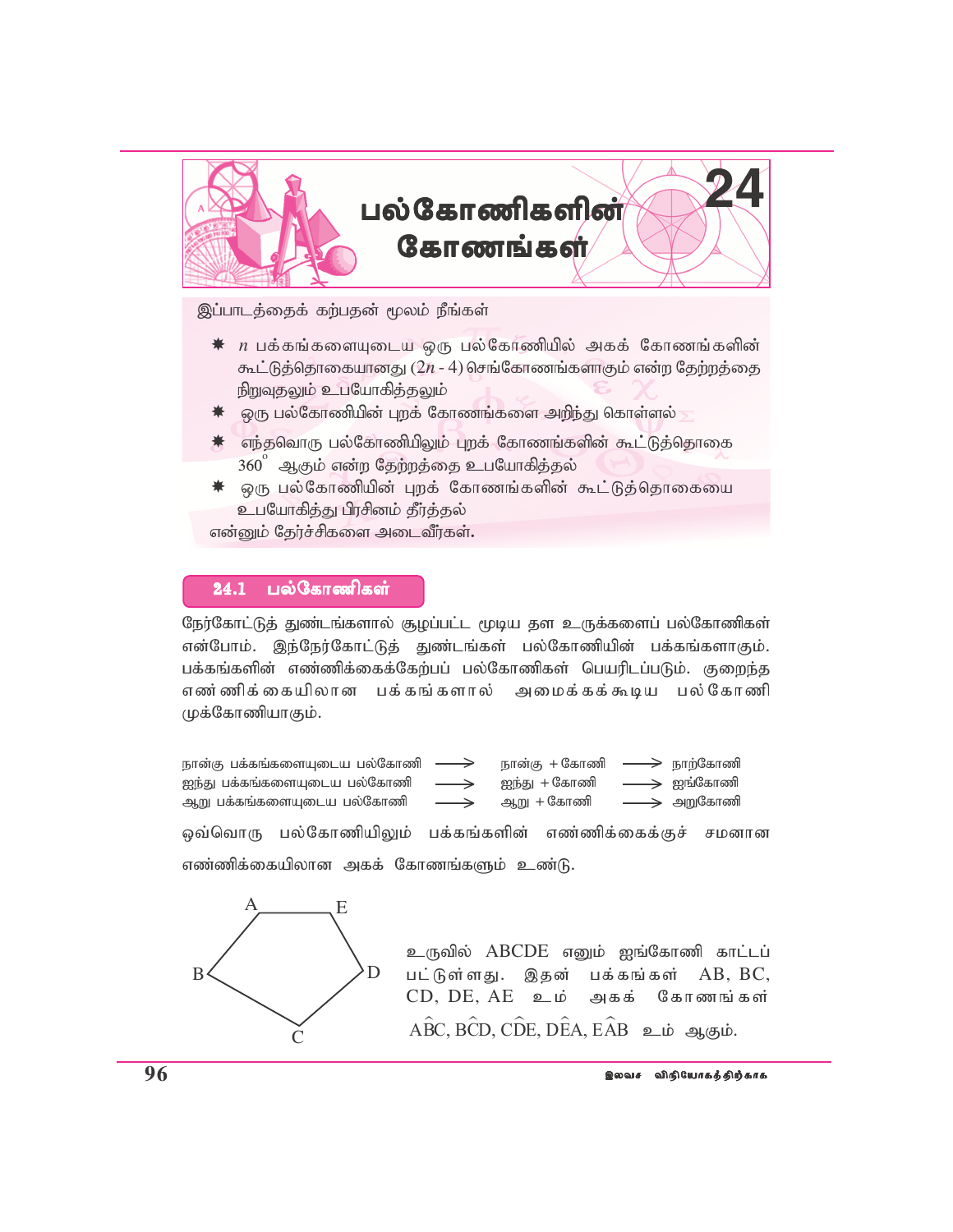ஒரு பல்கோணியில் பக்கங்கள் ஒன்றுக்கொன்று சமனாகவும் அகக் கோணங்கள் யாவும் ஒன்றுக்கொன்று சமனாகவும் இருப்பின் அப்பல்கோணி ஒழுங்கான பல்கோணி எனப்படும்.



PQRST ஓர் ஒழுங்கான ஐங்கோணியாகும். இதில் பக்கங்கள் சமனானவை ஆகும். அதாவது,  $PO = OR =$  $RS = ST = PT$  ஆகும். கோணங்கள் யாவும் சமனானவை ஆகும். அதாவது

 $\angle P\hat{O}R = \angle ORS = \angle RST = \angle STP = \angle TPO$  ஆகும்.

பல்கோணியின் அகக் கோணங்களின் கூட்டுத்தொகை 24.2



உருவில் காட்டப்பட்டுள்ள ABCDE என் பைம் ஐங்கோணியினுள்ளே யாதாயினுமொரு புள்ளி O வுடன் **்** ஐங்கோணியின் உச்சிகள் தொடுக்கப்பட்டுள்ளன.

இப்போது AOB, BOC, COD, DOE, AOE ஆகிய ஐந்து முக்கோணிகள் உருவாகியுள்ளன. ஒவ் வொரு முக்கோணியிலும் உச்சி O ஆனது ஐங்கோணியில் உள்ளே உள்ள புள்ளி O வில் அமைந்துள்ளது. அப்போது

 $\widehat{AOB},\widehat{BOC},\widehat{COD},\widehat{DOE}\;,\widehat{AOE}$  ஆகியன புள்ளி  $O$  வைச் சுற்றியுள்ள கோணங்களாகும்.

எனவே.

 $\angle AOB + BOC + COD + DOE + AOE = 360^{\circ}$  (ஒரு புள்ளியைச் சுற்றியுள்ள கோணங்களின் கூட்டுத்தொகை  $360^\circ$  என்பதால்)  $= 4$  செங்கோணங்களாகும்.

O வைச் சுற்றியுள்ள கோணங்கள் ஐங்கோணியின் அகக் கோணங்களுக்குரியவை அல்ல. ஐந்து முக்கோணிகளினதும் எஞ்சிய கோணங்களிலிருந்து ஐங்கோணியின் அகக் கோணங்களின் கூட்டுத்தொகை பெறப்படும்.

ஒரு முக்கோணியின் அகக் கோணங்களின்

O வைச் சுற்றியுள்ள கோணங்களின் கூட்டுத்தொகையைக் கழிக்கும்போது ஐங்கோணியின் அகக் கோணங்களின் கூட்டுத்தொகை பெறப்படும்.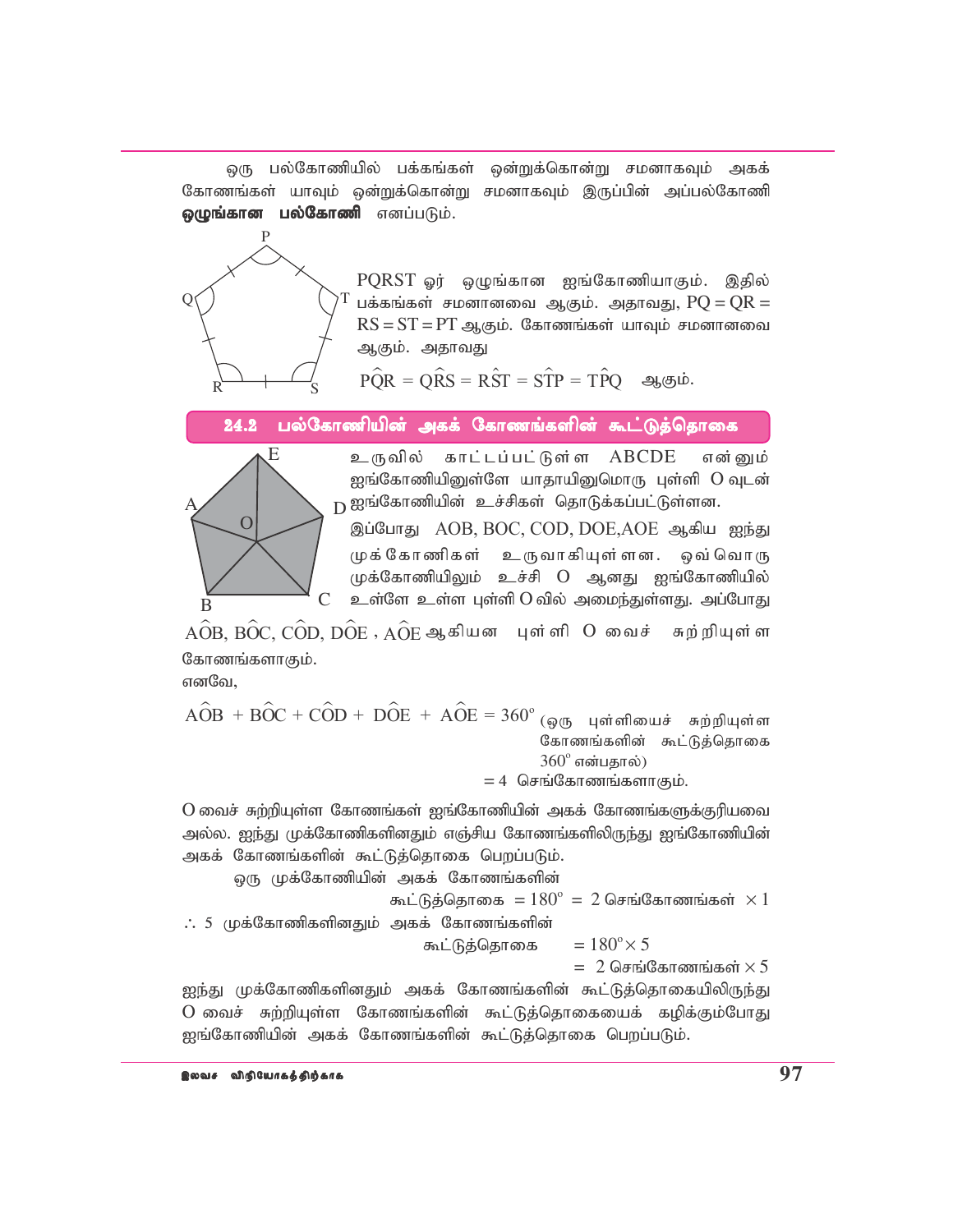| அப்போது, ஐங்கோணியின் அகக் கோணங்களின் |                                                  |
|--------------------------------------|--------------------------------------------------|
|                                      | கூட்டுத்தொகை = $[(2 \times 5) - 4]$ செங்கோணங்கள் |
| இதற்கேற்ப,                           |                                                  |
| 5 பக்கங்களைக் கொண்டுள்ளபோது          |                                                  |
| அகக் கோணங்களின் கூட்டுத்தொகை         | $=$ $[(2 \times 5) - 4]$ செங்கோணங்கள்            |
| 6 பக்கங்களைக் கொண்டுள்ளபோது          |                                                  |
| அகக் கோணங்களின் கூட்டுத்தொகை         | $= [(2 \times 6) - 4]$ செங்கோணங்கள்              |
| 7 பக்கங்களைக் கொண்டுள்ளபோது          |                                                  |
| அகக் கோணங்களின் கூட்டுத்தொகை         | $= [(2 \times 7) - 4]$ செங்கோணங்கள்              |
| 8 பக்கங்களைக் கொண்டுள்ளபோது          |                                                  |
| அகக் கோணங்களின் கூட்டுத்தொகை         | $= [(2 \times 8) - 4]$ செங்கோணங்கள்              |
| $n$ பக்கங்களைக் கொண்டுள்ளபோது        |                                                  |
| அகக் கோணங்களின் கூட்டுத்தொகை         | $=$ $[(2 \times n) - 4]$ செங்கோணங்கள்            |
|                                      | $= (2n-4)$ செங்கோணங்கள்                          |

மேலே பெறப்பட்ட தொடர்பு எந்தவொரு பல்கோணிக்கும் உண்மையானதாகும்.

 $\left(n$  பக்கங்களைக் கொண்ட ஒரு பல்கோணியின் அகக் கோணங்களின் கூட்டுத்தொகை ( $2n-4$ ) செங்கோணங்களாகும்**.** 

டை செங்கோணம்  $90^\circ$  என்பதால்  $(2n-4)$  செங்கோணங்கள் =  $(2n-4)$  90<sup>°</sup>  $= 2 (n - 2) \times 90^{\circ}$  $=(n-2)180^{\circ}$ மேலேயுள்ள தொடர்பைப் பிறிதொரு முறையிலும் உருவாக்கலாம். ஐங்கோணி ABCDE இல் ஓர் உச்சியை மற்றைய உச்சிகளுடன் இணைக்கும்போது பெறப்படும்

முக்கோணிகளின் எண்ணிக்கை பக்கங்களின் எண்ணிக்கையிலும் இரண்டு குறைவானதாகும்.

A E D  $\overline{B}$  C

அகக் கோணங்களின் கூட்டுத்தொகை

அப்போது,

 $=$  முக்கோணிகளின் எண்ணிக்கை  $\times$   $180^\circ$  $= 3 \times 180^{\circ}$  $=$  (பக்கங்களின் எண்ணிக்கை  $- 2$ ) $\times$   $180^\circ$  $= (5 - 2) \times 180^{\circ}$ 

 $n$  பக்கங்களைக் கொண்டுள்ளபோது அகக் கோணங்களின் கூட்டுத்தொகை  $= (n - 2) 180^\circ$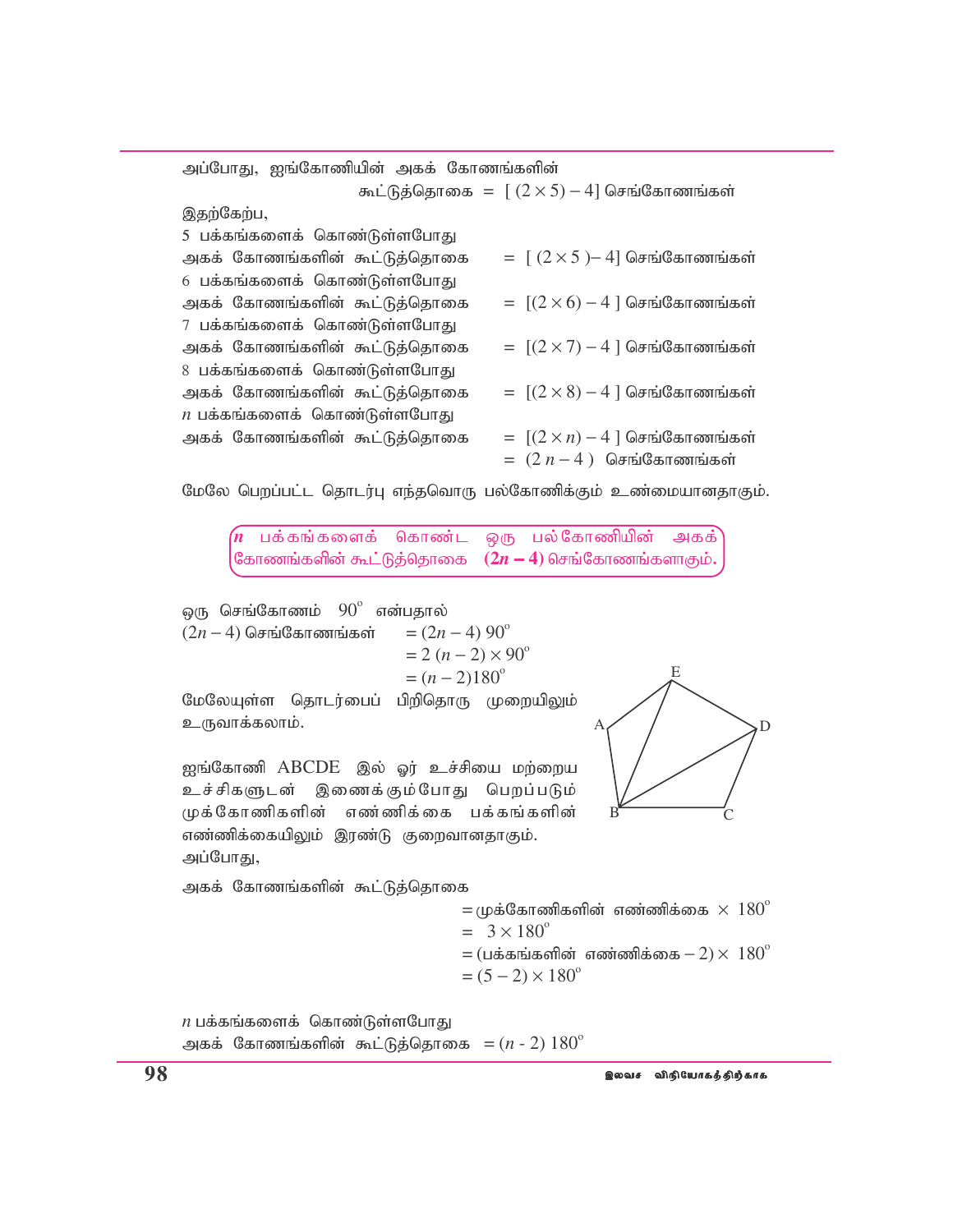வெவ்வேறு எண்ணிக்கையிலான பக்கங்களைக் கொண்ட பல்கோணிகளுக்கு மேற்படி தொடர்பைப் பிரயோகித்து இச்சமன்பாட்டின் உண்மைத் தன்மையை வாய்ப்புப் பார்க்க.

#### உதாரணம் 24.1

- 8 பக்கங்களைக் கொண்ட ஒரு பல்கோணியில் அகக் கோணங்களின் கூட்டுத்தொகையை  $(i)$  செங்கோணங்களில்  $(ii)$  பாகைகளில் காண்க.
- $(i)$  *n* பக்கங்களைக் கொண்ட ஒரு பல்கோணியில் அகக் கோணங்களின் கூட்டுத்தொகை  $=(2n-4)$  செங்கோணங்கள் 8 பக்கங்களைக் கொண்ட ஒரு பல்கோணியில் அகக் கோணங்களின் கூட்டுத்தொகை  $= (2\times8 - 4)$  செங்கோணங்கள்  $= (16 - 4)$  செங்கோணங்கள்  $= 12$  செங்கோணங்கள்
- $(ii)$  1 செங்கோணம் =  $90^{\circ}$  என்பதால் 8 பக்கங்களைக் கொண்ட ஒரு பல்கோணியில் அகக் கோணங்களின் கூட்டுத்தொகை  $= 90^{\circ} \times 12$  $= 1080^{\circ}$

## பகுதி ii இற்கான மேலுமொரு முறை

| அகக் கோணங்களின் கூட்டுத்தொகை |  | $=(n-2) 180^{\circ}$     |
|------------------------------|--|--------------------------|
|                              |  | $=(8-2)180^{\circ}$      |
|                              |  | $= 6 \times 180^{\circ}$ |
|                              |  | $= 1080^{\circ}$         |
|                              |  |                          |



அறுகோணி PQRSTU இல்  $x$  இனால் காட்டப்படும் கோணத்தின் பெறுமானத்தைக் காண்க.  $n$  பக்கங்களைக் கொண்ட ஒரு பல்கோணியில் அகக் கோணங்களின் கூட்டுத்தொகை =  $(n - 2) 180^\circ$ அறுகோணியில்  $n = 6$  என்பதால் அகக் கோணங்களின் கூட்டுத்தொகை  $=$  ( $6$  -  $2)$   $180^\circ$  $= 4 \times 180^{\circ}$  $= 720^{\circ}$  $160^{\circ} + 95^{\circ} + 140^{\circ} + 100^{\circ} + 100^{\circ}$  $= 720^{\circ}$  $595^\circ + x = 720^\circ$  $x = 720^\circ - 595^\circ$  $x = 125^{\circ}$ 

இலவச விநியோகத்திற்காக **முறைமையான விரும்பமன் விரும்பமன் த**ை அறிவு ப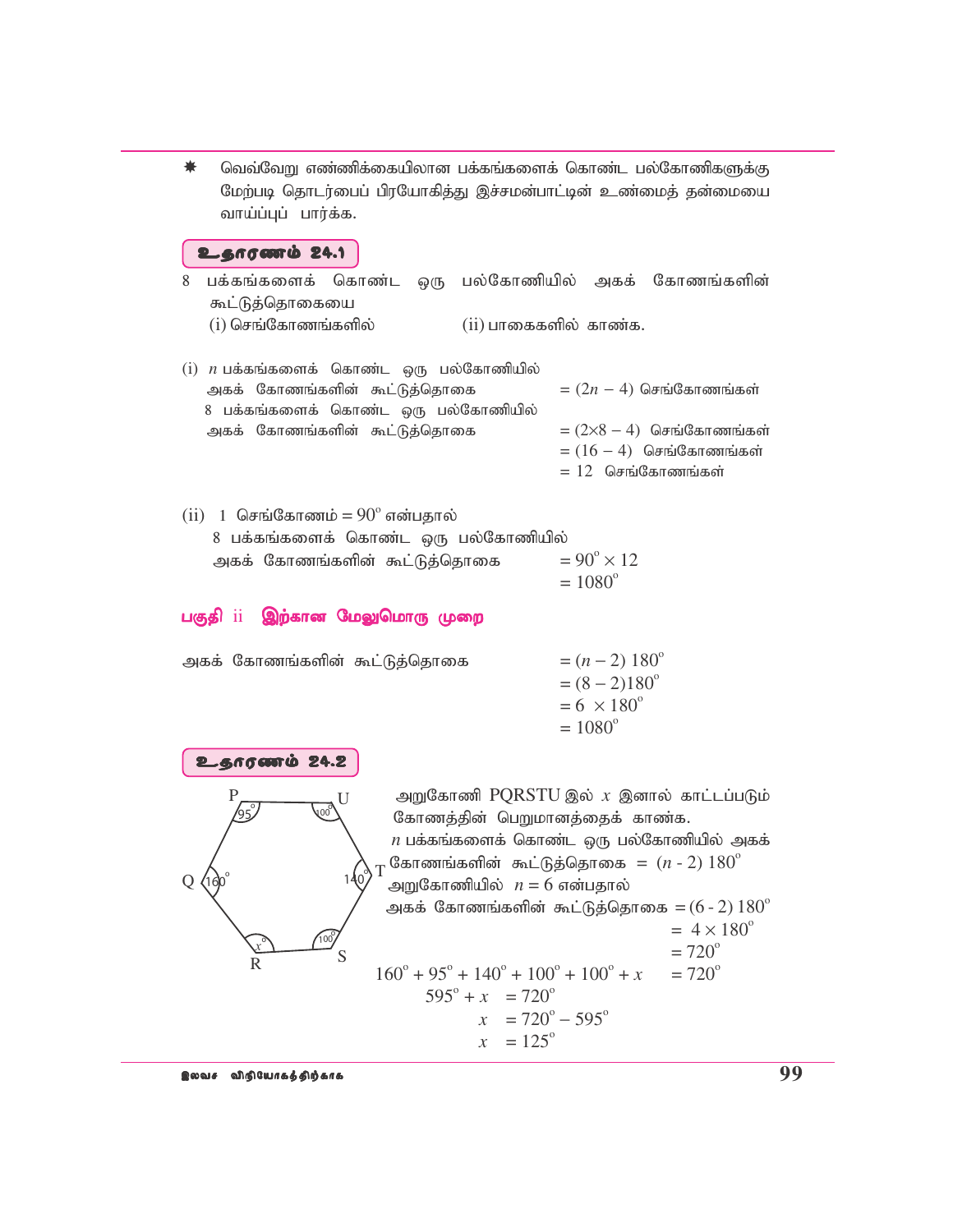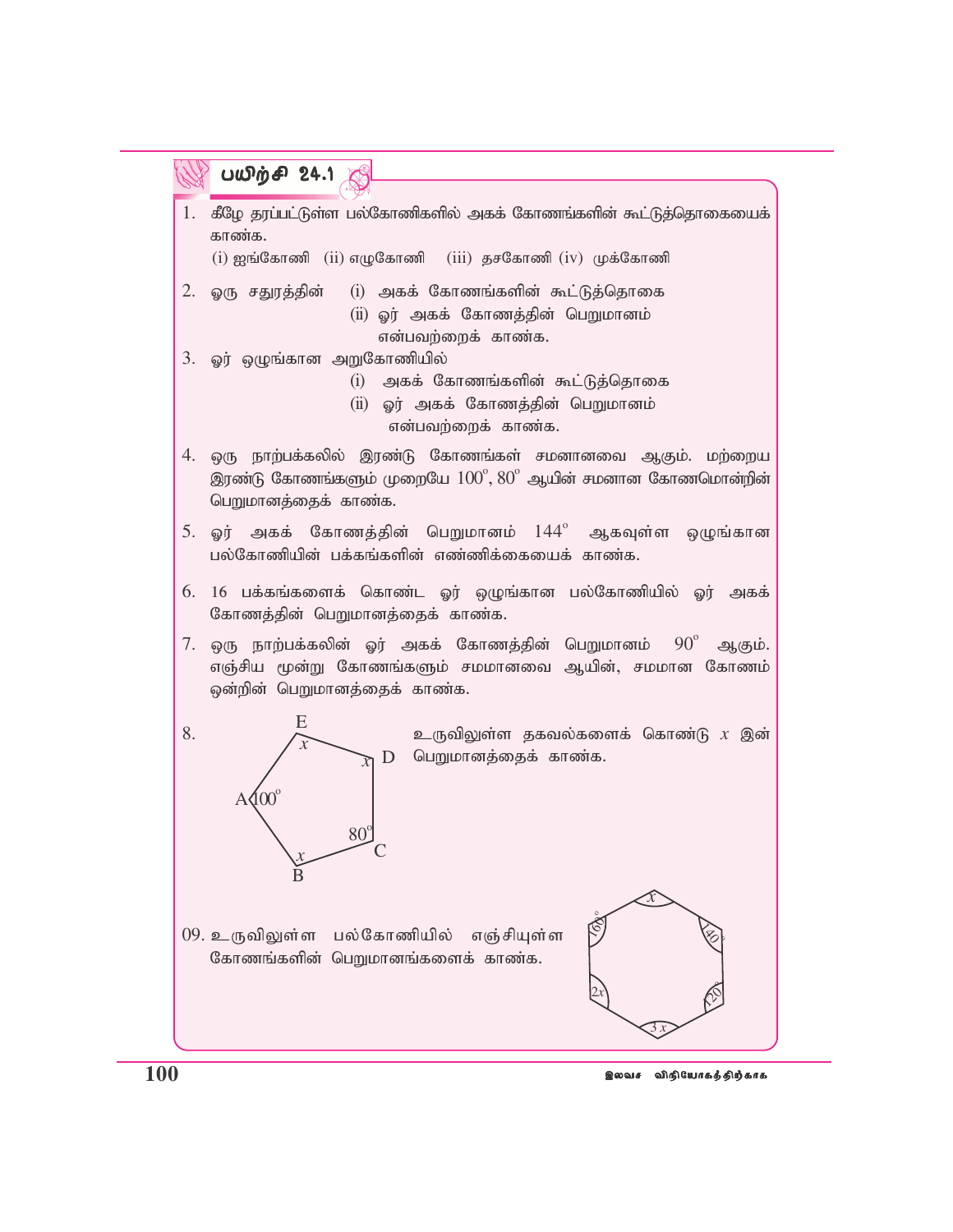

### 24.3 பல்கோணியின் புறக்கோணங்கள்

ஒரு பல்கோணியில் ஒரு பக்கத்தை நீட்டும்போது அயற் பக்கத்துடன் புறத்தில் உருவாகும் கோணம் **புறக் கோணம்** எனப்படும்.



இதற்கேற்ப,  $G\widehat{A}B$ ,  $H\widehat{B}C$ ,  $E\widehat{C}D$  ,  $F\widehat{D}A$ என்பன நாற்பக்கல் ABCD இன் புறக் கோணங்களாகும்.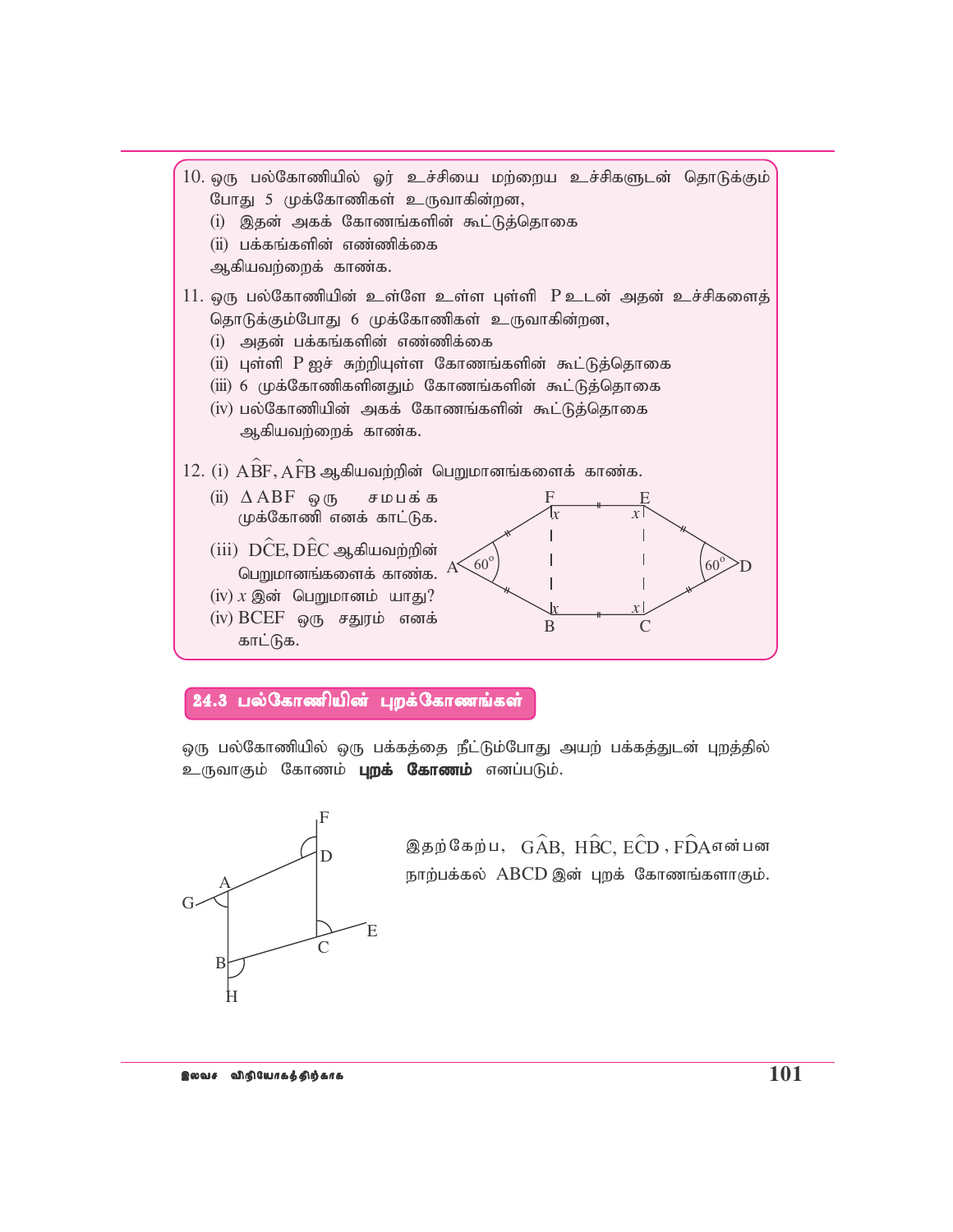|                      |                                                                                                                                                                                                                                 | S<br>C                  | எனவே,                                                           | உருவிலுள்ள ஐங்கோணி ABCDE இல் எந்தவோர்<br>உச்சியிலுமுள்ள புறக் கோணமும் அகக் கோணமும்<br>ஒரே நேர்கோட்டில் அமைந்துள்ளன.<br>$x + y$<br>$p + q$<br>$r + s$ | $= 180^{\circ}$<br>$= 180^{\circ}$<br>$= 180^{\circ}$<br>$u + t = 180^{\circ}$<br>$a + b = 180^{\circ}$ |                                                                              |
|----------------------|---------------------------------------------------------------------------------------------------------------------------------------------------------------------------------------------------------------------------------|-------------------------|-----------------------------------------------------------------|------------------------------------------------------------------------------------------------------------------------------------------------------|---------------------------------------------------------------------------------------------------------|------------------------------------------------------------------------------|
|                      |                                                                                                                                                                                                                                 |                         |                                                                 | இப்போது ஐங்கோணியில் ஐந்து உச்சிகளின் மீதும் அமைந்துள்ள                                                                                               |                                                                                                         | புறக்                                                                        |
|                      |                                                                                                                                                                                                                                 |                         |                                                                 | கோணங்களினதும் அகக் கோணங்களினதும் கூட்டுத் தொகை $=~180^{\circ}\times$ $5$                                                                             |                                                                                                         |                                                                              |
|                      |                                                                                                                                                                                                                                 |                         | $(x + y) + (p + q) + (r + s) + (u + t) (a + b)$                 |                                                                                                                                                      |                                                                                                         | $= 180^{\circ} \times 5$                                                     |
|                      |                                                                                                                                                                                                                                 |                         | $(x+p+r+u+a)+(y+q+s+t+b)$                                       |                                                                                                                                                      |                                                                                                         | = $900^{\circ}$ ஆகும்.                                                       |
| $(y+q+s+t+b)$        |                                                                                                                                                                                                                                 |                         |                                                                 |                                                                                                                                                      |                                                                                                         | $= 540^{\circ}$                                                              |
|                      | (ஐங்கோணியில் அகக்கோணங்களின் கூட்டுத்தொகை)<br>$= 900^{\circ}$<br>$(x+p+r+u+a)+540^{\circ}$<br>$= 900^{\circ} - 540^{\circ}$<br>$\therefore (x + p + r + u + a)$<br>$= 360^{\circ}$<br>: ஐங்கோணியில் புறக்கோணங்களின் கூட்டுத்தொகை |                         |                                                                 |                                                                                                                                                      |                                                                                                         |                                                                              |
|                      |                                                                                                                                                                                                                                 |                         |                                                                 |                                                                                                                                                      |                                                                                                         |                                                                              |
|                      | செயற்பாடு 1<br>ஒரு நாற்பக்கலினதும் ஓர் அறுகோணியினதும் புறக் கோணங்களின்<br>கூட்டுத்தொகைகள் 360° ஆகுமா எனப் பரீட்சித்துப் பார்க்க <b>.</b>                                                                                        |                         |                                                                 |                                                                                                                                                      |                                                                                                         |                                                                              |
|                      |                                                                                                                                                                                                                                 |                         |                                                                 |                                                                                                                                                      |                                                                                                         | செயற்பாடு<br>$\boldsymbol{2}$                                                |
|                      |                                                                                                                                                                                                                                 |                         |                                                                 | கீழே தரப்பட்டுள்ள அட்டவணையை நிரப்புக.<br>இதற்கேற்ப எந்தவொரு பல்கோணியிலும் புறக் கோணங்களின்<br>கூட்டுத்தொகைக்கான ஒரு தொடர்பை உருவாக்குக.              |                                                                                                         |                                                                              |
| பல்கோணியின்<br>பெயர் | எண்ணிக்கை<br>பக்கங்களின்                                                                                                                                                                                                        | எண்ணிக்கை<br>உச்சிகளின் | கோணங்களினதும்<br>கோணங்களினதும்<br>கூட்டுத்தொகை<br>அகக்<br>க் ஏh | இணைக்கும்<br>போது<br>உருவாகும்<br>முக்கோணிகளின்<br>உச்சியை<br>்மற்றைய<br>டச்சிகளுடன்<br>எண்ணிக்கை<br>İ.<br>d                                         | கூட்டுத்தொகை<br>கோணங்களின்<br>அகக்                                                                      | ்டுத்தொகை<br>கோணங்களின்<br>புறக்                                             |
|                      |                                                                                                                                                                                                                                 |                         | $180^{\circ} \times 3 = 540^{\circ}$                            |                                                                                                                                                      |                                                                                                         | $180^{\circ} \times 1 = 180^{\circ} 540^{\circ} - 180^{\circ} = 360^{\circ}$ |
| முக்கோணி             | 3                                                                                                                                                                                                                               | 3                       |                                                                 |                                                                                                                                                      |                                                                                                         |                                                                              |
| நாற்பக்கல்           | 4                                                                                                                                                                                                                               |                         |                                                                 |                                                                                                                                                      |                                                                                                         |                                                                              |
| ஐங்கோணி              | 5                                                                                                                                                                                                                               |                         |                                                                 |                                                                                                                                                      |                                                                                                         |                                                                              |
| அறுகோணி              |                                                                                                                                                                                                                                 |                         |                                                                 |                                                                                                                                                      |                                                                                                         |                                                                              |
| எழுகோணி              |                                                                                                                                                                                                                                 |                         |                                                                 |                                                                                                                                                      |                                                                                                         |                                                                              |
| எண்கோணி              |                                                                                                                                                                                                                                 |                         |                                                                 |                                                                                                                                                      |                                                                                                         |                                                                              |
| இதற்கேற்ப,           | எந்த                                                                                                                                                                                                                            |                         | புறக் கோணங்களின் கூட்டுத்தொகை $360^\circ$                       | எண்ணிக்கையிலும் பக்கங்களையுடைய                                                                                                                       |                                                                                                         | பல்கோணியிலும்                                                                |

 $\left($ எந்தவொரு பல்கோணிபிலும் புறக் கோணங்களின் கூட்டுத்தொகை  $360^\circ$  ஆகும்.)

இலவச விநியோகத்திற்காக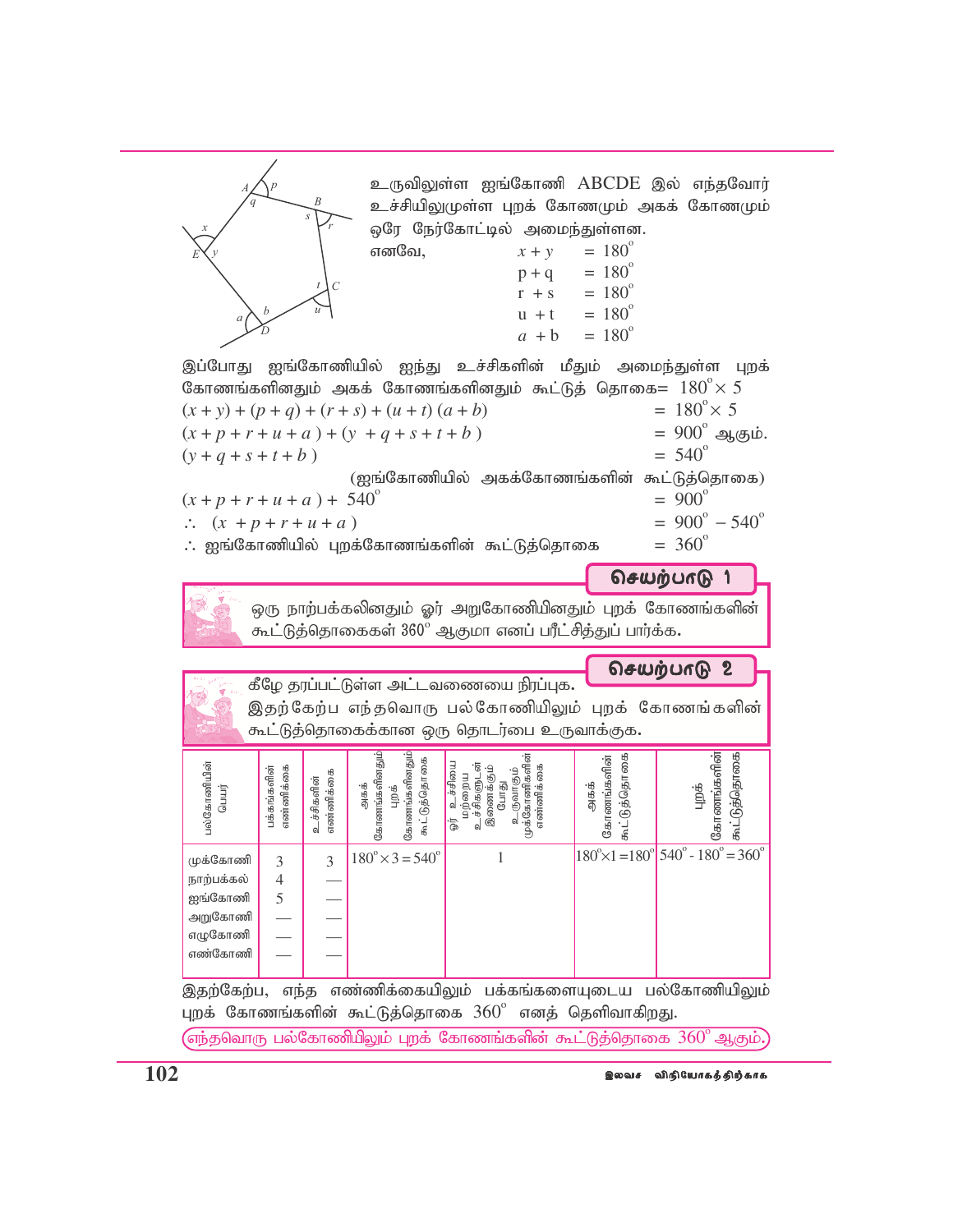

ஓர் ஒழுங்கான பல்கோணியில் அகக் கோணங்கள் யாவும் சமனானவை ஆகும். எனவே புறக் கோணங்கள் யாவும் சமனானவை ஆகும்.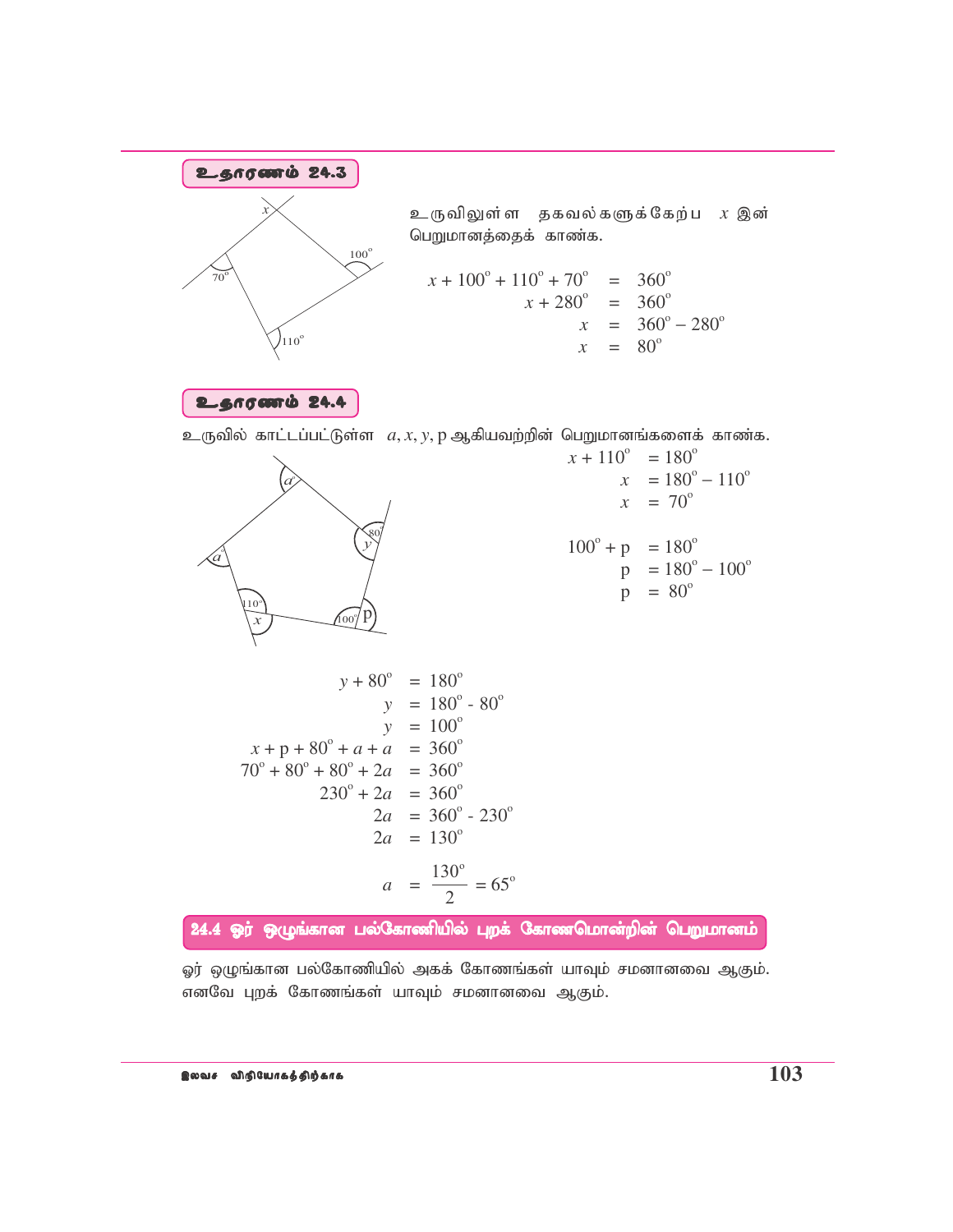கீழே தரப்பட்டுள்ள அட்டவணையை நிரப்புக. ஒழுங்கான பல்கோணியொன்றின் ஒரு புறக் கோணத்தின் பெறுமானத்தைக் காண்பதற்கான ஒரு தொடர்பை உருவாக்குக.

செயற்பாடு 3

| பல்கோணியின்<br>பெயர் | பக்கங்களின்<br>எண்ணிக்கை | புறக்<br>கோணங்களின்<br>எண்ணிக்கை | புறக்<br>கோணங்களின்<br>கூட்டுத்தொகை | ஒரு<br>புறக்கோணத்தின்<br>பெறுமானம்                       |
|----------------------|--------------------------|----------------------------------|-------------------------------------|----------------------------------------------------------|
| சமபக்க முக்கோணி      | 3                        | 3                                | $360^\circ$                         | $\frac{360^{\circ}}{200^{\circ}}$<br>$=120^{\circ}$<br>3 |
| சதுரம்               | 4                        |                                  |                                     |                                                          |
| ஒழுங்கான ஐங்கோணி     | 5                        |                                  |                                     |                                                          |
| ஒழுங்கான அறுகோணி     |                          |                                  |                                     |                                                          |
| ஒழுங்கான எழுகோணி     |                          |                                  |                                     |                                                          |
| ஒழுங்கான எண்கோணி     |                          |                                  |                                     |                                                          |

,<br>எந்தவோர் ஒழுங்கான பல்கோணியிலும் ஒரு  $360^\circ$ புறக்கோணத்தின் பெறுமானம் பல்கோணியிலுள்ள பக்கங்களின் எண்ணிக்கை

# உதாரணம் 24.5

12 பக்கங்களையுடைய ஒழுங்கான பல்கோணியொன்றில் புறக் கோணமொன்றின் பெறுமானத்தைக் காண்க.

| எல்லாப் புறக் கோணங்களினதும் கூட்டுத்தொகை         | $= 360^{\circ}$                    |
|--------------------------------------------------|------------------------------------|
| ஒழுங்கான பல்கோணியின் பக்கங்களின் எண்ணிக்கை $=12$ |                                    |
| ். ஒரு புறக் கோணத்தின் பெறுமானம்                 | $360^\circ$<br>12<br>$=30^{\circ}$ |
|                                                  |                                    |

உதாரணம் 24.6

ஓர் ஒழுங்கான பல்கோணியில் ஒரு புறக் கோணத்தின் பெறுமானம்  $72^\circ$ ஆகும். பல்கோணியின் பக்கங்களின் எண்ணிக்கையைக் காண்க.

| எல்லாப் புறக் கோணங்களினதும் பெறுமானம் | $= 360^{\circ}$   |
|---------------------------------------|-------------------|
| ஒரு புறக் கோணத்தின் பெறுமானம்         | $= 72^{\circ}$    |
| $\therefore$ பக்கங்களின் எண்ணிக்கை    | $360^\circ$<br>72 |
|                                       | $=$ 5             |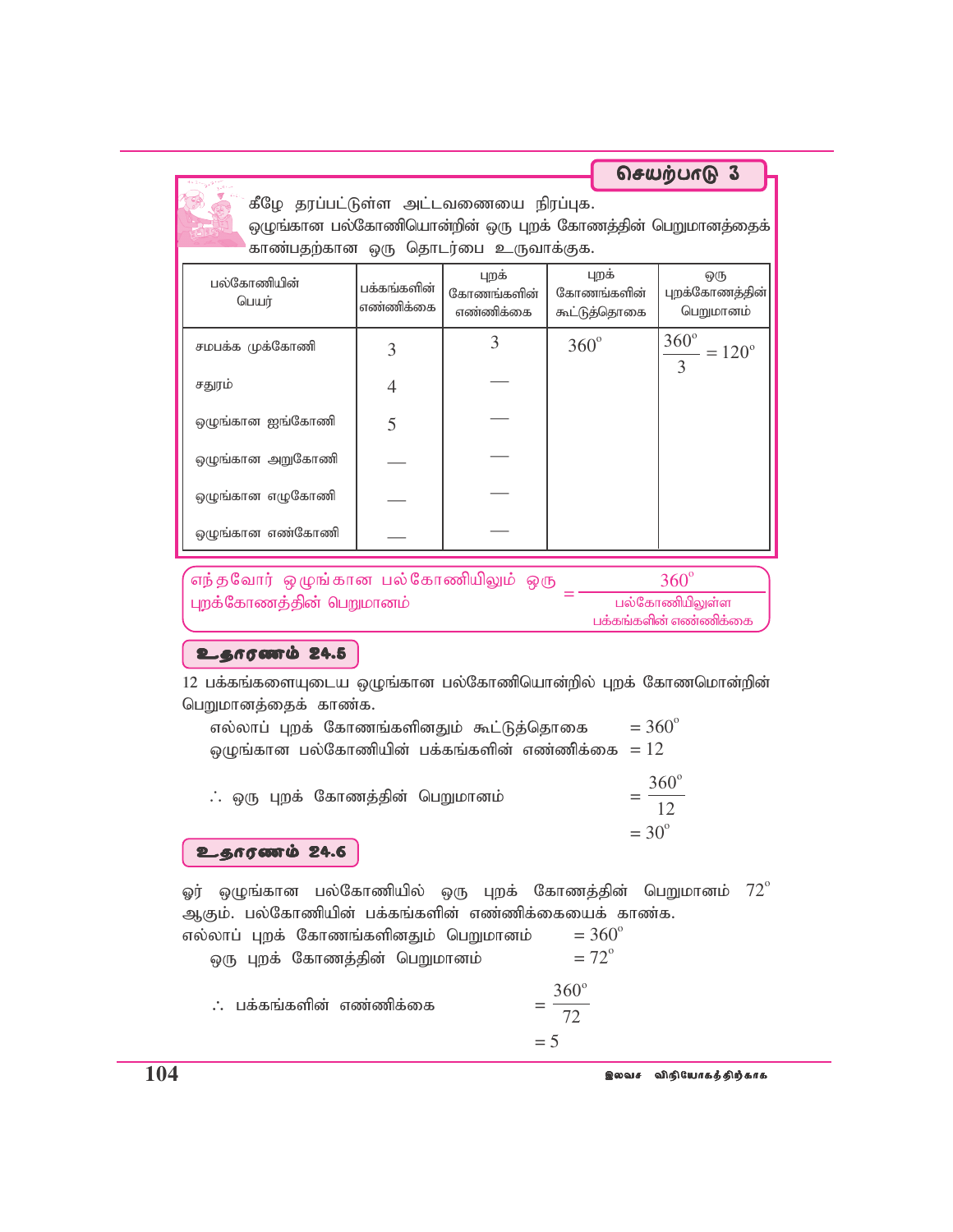|    | பயிற்சி 24.2                                                                                                                                                             |
|----|--------------------------------------------------------------------------------------------------------------------------------------------------------------------------|
|    | 1. 6 பக்கங்களைக் கொண்ட ஓர் ஒழுங்கான பல்கோணியில்<br>(i) புறக் கோணமொன்றின் பெறுமானம்<br>(ii) அகக் கோணமொன்றின் பெறுமானம் ஆகியவற்றைக் காண்க.                                 |
| 2. | ஓர் ஒழுங்கான எழுகோணியில்<br>(i) புறக் கோணமொன்றின் பெறுமானம்<br>(ii) அகக் கோணமொன்றின் பெறுமானம் ஆகியவற்றைக் காண்க.                                                        |
| 3. | ஒரு சதுரத்தில்<br>(i) புறக் கோணமொன்றின் பெறுமானம்<br>(ii) அகக் கோணமொன்றின் பெறுமானம் ஆகியவற்றைக் காண்க.                                                                  |
|    | 4. ஒரு சமபக்க முக்கோணியில்<br>(i) புறக் கோணமொன்றின் பெறுமானம்<br>(ii) அகக் கோணமொன்றின் பெறுமானம் ஆகியவற்றைக் காண்க.                                                      |
| 5. | எட்டுப் பக்கங்களைக் கொண்ட ஓர் ஒழுங்கான பல்கோணியில்<br>(எண்கோணியில்)<br>(i) புறக் கோணமொன்றின் பெறுமானம்<br>(ii) அகக் கோணமொன்றின் பெறுமானம் ஆகியவற்றைக் காண்க.             |
|    | $6.$ ஒரு ஒழுங்கான பல்கோணியில் ஒரு புறக் கோணத்தின் பெறுமானம் $60^\circ$<br>ஆகும், அதன்<br>(i) பக்கங்களின் எண்ணிக்கையையும்<br>(ii) அகக் கோணமொன்றின் பெறுமானத்தையும் காண்க. |
| 7. | புறக் கோணமொன்றின் பெறுமானம் $36^{\circ}$ ஆகவுள்ள ஓர் ஒழுங்கான<br>பல்கோணியில்<br>(i) பக்கங்களின் எண்ணிக்கை<br>(ii) அகக் கோணமொன்றின் பெறுமானம் ஆகியவற்றைக் காண்க.          |
| 8. | புறக் கோணமொன்றின் பெறுமானம் $45^{\circ}$ ஆகவுள்ள ஓர் ஒழுங்கான<br>பல்கோணியில்<br>(i) பக்கங்களின் எண்ணிக்கை<br>(ii) அகக் கோணமொன்றின் பெறுமானம் ஆகியவற்றைக் காண்க.          |
| 9. | கோணமொன்றின் பெறுமானம் $20^{\circ}$ ஆகவுள்ள ஓர் ஒழுங்கான<br>புறக்<br>பல்கோணியில்<br>$(i)$ பக்கங்களின் எண்ணிக்கை                                                           |
|    | (ii) அகக் கோணமொன்றின் பெறுமானம் ஆகியவற்றைக் காண்க.                                                                                                                       |